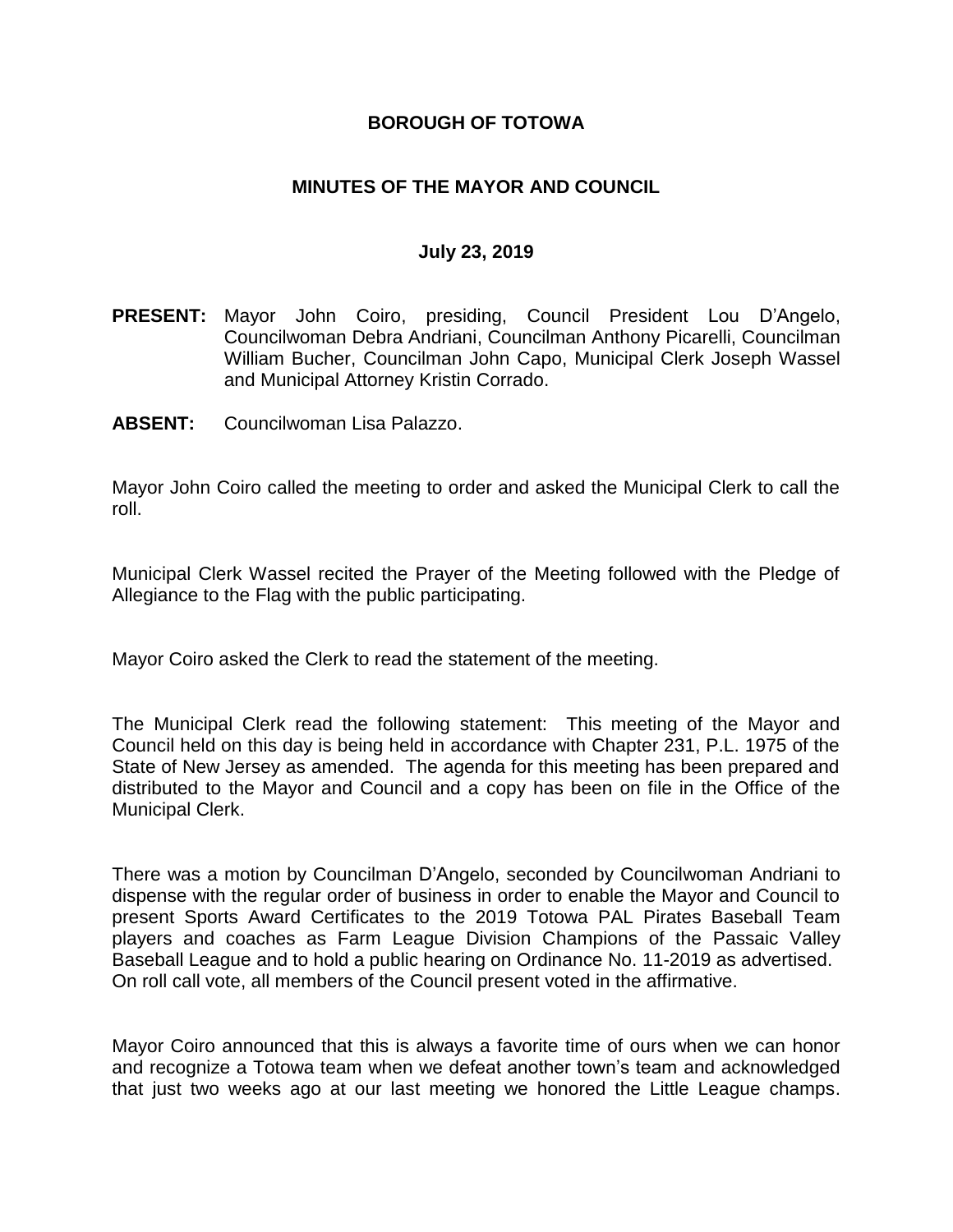Stated that we especially like to celebrate our youth sports teams because we know the hard work and dedication that it takes and that the children have to unplug for a while and get outside and get exercise and learn about teamwork. Thanked them for representing Totowa so well and congratulated them all.

Mayor Coiro started by calling up Head Coach Carl Ricca, then Coaches Giovanni Bambara, Mike Juliano and Steve Rubestello and presented each with a Sports Award Certificate. Asked Carl to give a synopsis of their season, who gave the overview of their season and said they had a great staff, players and parents and mentioned that every player got a hit in the finals. Mayor Coiro concluded by calling up each player and presenting them with a Sports Award Certificate.

Mayor Coiro announced that we would take a short recess. Pictures were taken.

Municipal Clerk Wassel announced that Ordinance No. 11-2019 has been advertised for public hearing for Tuesday, July 23, 2019.

Municipal Clerk Wassel read the legal notice and the title of Ordinance No. 11-2019.

There was a motion by Councilman D'Angelo, seconded by Councilwoman Andriani to open the public hearing. On roll call vote, all members of the Council present voted in the affirmative.

Mayor Coiro asked if any citizens wished to be heard on Ordinance No. 11-2019.

CITIZENS HEARD:

There were no citizens who wished to be heard.

There was a motion by Councilman D'Angelo, seconded by Councilwoman Andriani to close the public hearing. On roll call vote, all members of the Council present voted in the affirmative.

Municipal Clerk Wassel read Ordinance No. 11-2019 by title:

Minutes 07/23/2019 Page 2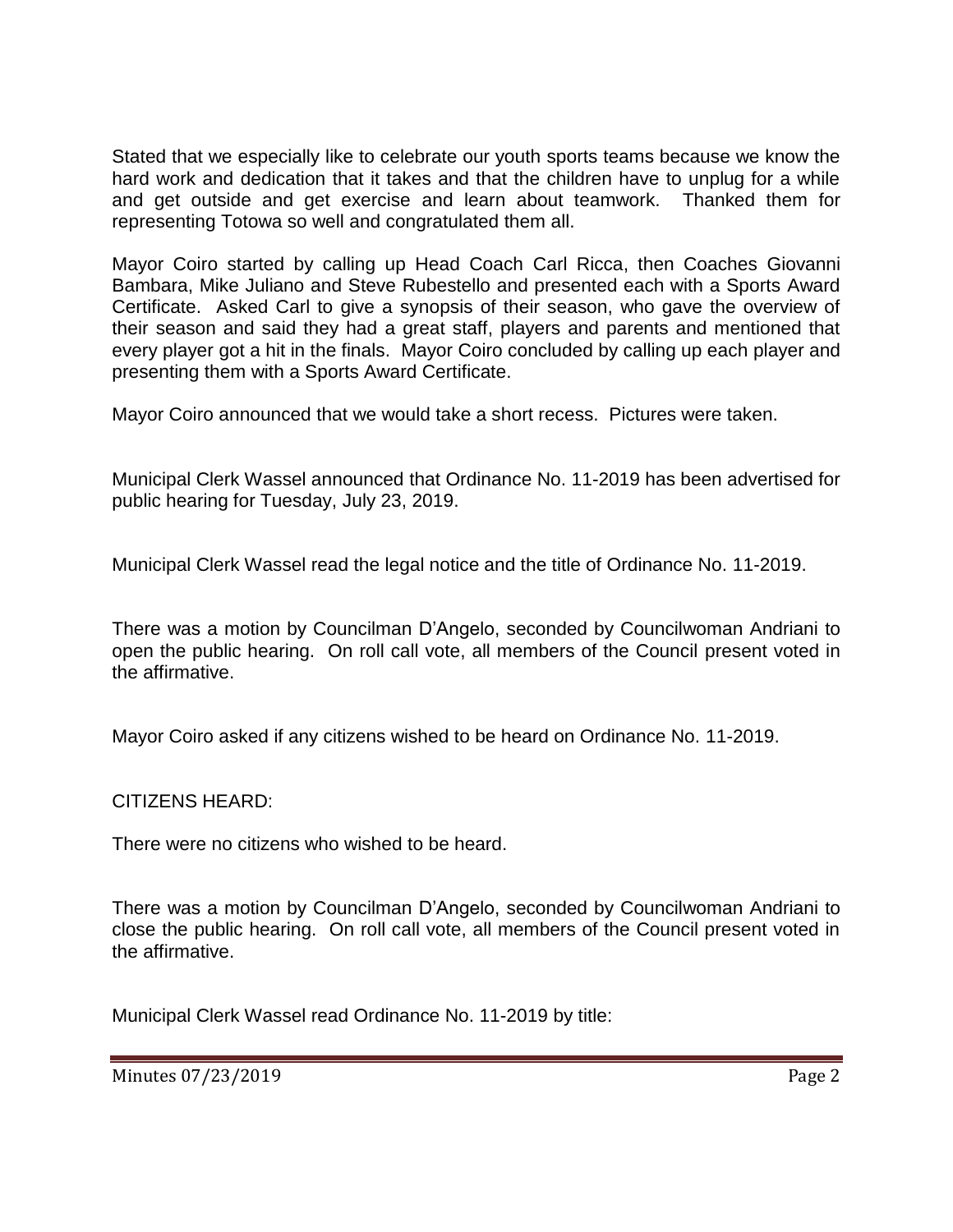## **ORDINANCE NO. 11-2019**

### **AN ORDINANCE TO AMEND THE ORDINANCE FIXING THE ANNUAL SALARIES AND WAGES OF THE OFFICIALS, EMPLOYEES AND THE APPOINTEES OF THE BOROUGH OF TOTOWA, COUNTY OF PASSAIC, STATE OF NEW JERSEY**

There was a motion by Councilman D'Angelo, seconded by Councilwoman Andriani to adopt Ordinance No. 11-2019 on second and final reading. On roll call vote, all members of the Council present voted in the affirmative.

There was a motion by Councilman D'Angelo, seconded by Councilwoman Andriani to revert to the regular order of business. On roll call vote, all members of the Council present voted in the affirmative.

Mayor Coiro asked if any members of the Council, the Municipal Clerk or the Municipal Attorney wished to address the Council.

Councilwoman Andriani: Stated that our concert series continues tomorrow night with the Infernos performing.

CITIZENS HEARD:

There were no citizens who wished to be heard.

There was a motion by Councilman D'Angelo, seconded by Councilwoman Andriani to approve the Minutes of the Mayor and Council for the meeting of July 9, 2019. On roll call vote, all members of the Council present voted in the affirmative. Councilman Picarelli and Councilman Capo abstained from the voting.

COMMITTEE ON FINANCE:

There was a motion by Councilman Picarelli, seconded by Councilman D'Angelo to approve Resolution No. 2019-16 for the payment of bills. On roll call vote, all members of the Council present voted in the affirmative.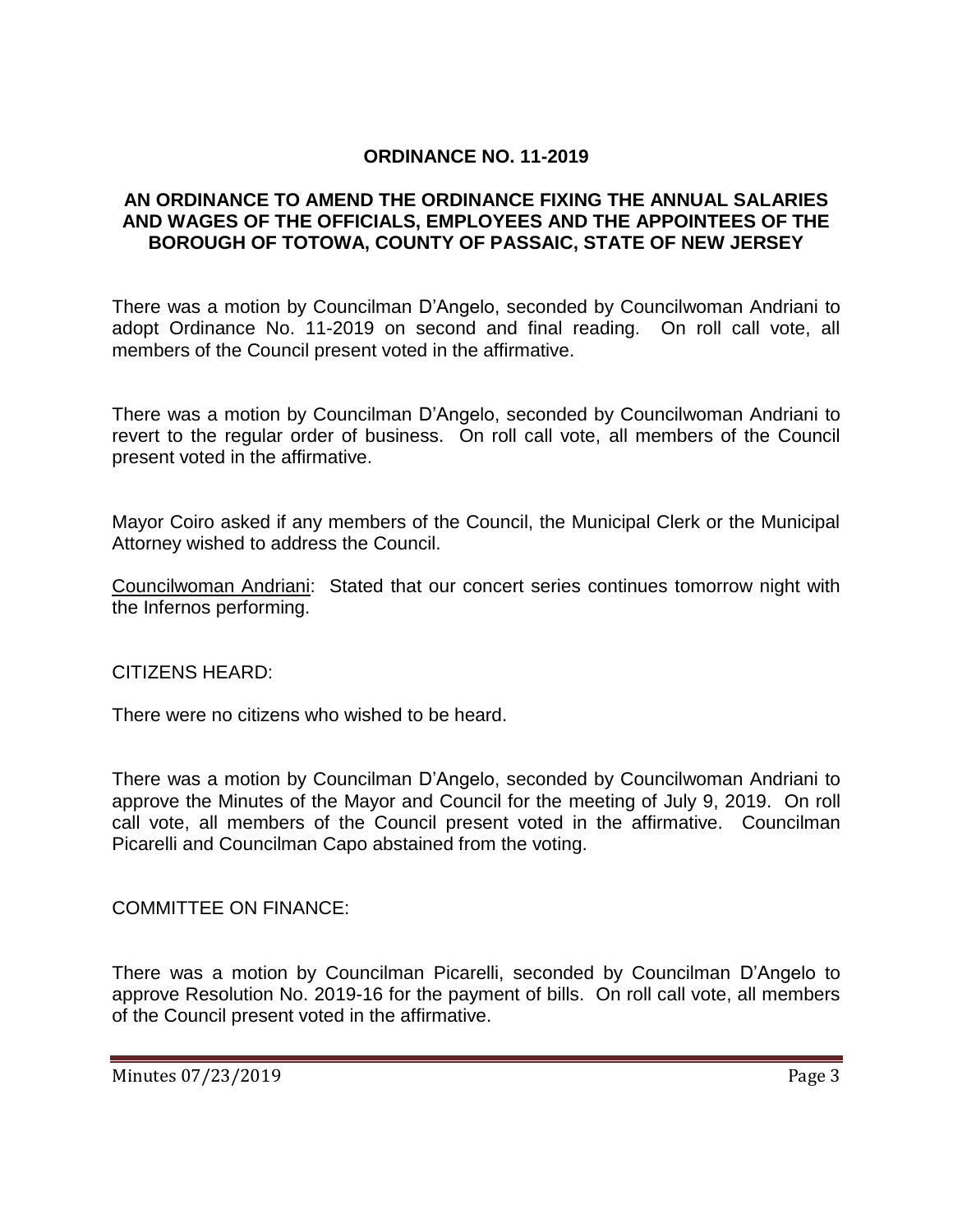There was a motion by Councilman Picarelli, seconded by Councilman D'Angelo to adopt the following Resolution Authorizing Altice Business Services. On roll call vote, all members of the Council present voted in the affirmative.

## RESOLUTION NO. 84-2019

### RESOLUTION AUTHORIZING ALTICE BUSINESS SERVICES

WHEREAS, the Mayor and Council of the Borough of Totowa have determined that there is a need for new dedicated Fiber Internet Access as well as Voice services that will be viable and compatible for all of the municipal offices located within the Borough of Totowa; and

WHEREAS, the Mayor and Council of the Borough of Totowa desire to authorize these bundled Internet and Voice services; and

WHEREAS, The Educational Services Commission of New Jersey ("ESCNJ Co-op") has awarded Contract No. ESCNJ 17/18-45 to Altice Business Services, 200 Jericho Quadrangle, Jericho, New York 11753-2701 for Fiber Internet Access and Voice services; and

WHEREAS, Altice Business Services has submitted a proposal dated July 18, 2019 to provide Fiber Internet Access and Voice services for a monthly recurring charge in the amount of \$1,010.54, a copy of which is on file in the office of the Borough of Totowa Municipal Clerk; and

WHEREAS, the Mayor and Council of the Borough of Totowa desire to enter into a Service Agreement with Altice Business Services for Fiber Internet Access and Voice services for a 3 year term with a monthly recurring charge in the amount of \$1,010.54; and

WHEREAS, pursuant to the applicable New Jersey State laws, this Service Agreement may be authorized without public bidding.

NOW, THEREFORE, BE IT RESOLVED, that the Mayor and Council of the Borough of Totowa do hereby authorize the Borough of Totowa to enter into a Services Agreement with Altice Business Services for Fiber Internet Access and Voice services for a 3 year term with a monthly recurring charge in the amount of \$1,010.54.

BE IT FURTHER RESOLVED, that the Municipal Council of the Borough of Totowa does hereby authorize the Mayor and Municipal Clerk to execute any and all instruments relating thereto.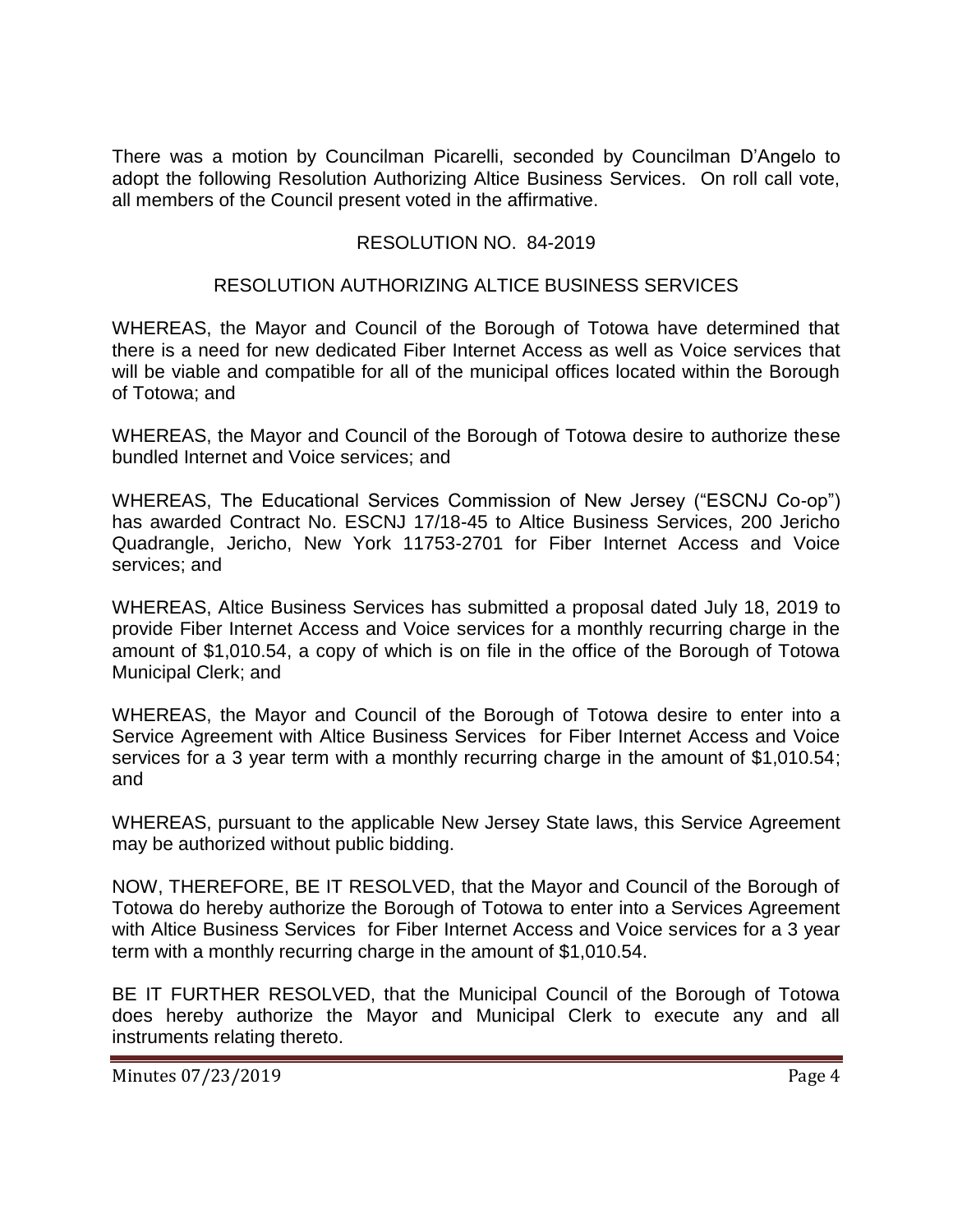COMMITTEE ON PUBLIC SAFETY:

There was a motion by Councilman D'Angelo, seconded by Councilman Capo to approve a grade increase for Patrol Officer Joseph Parlegreco from Grade 2 Patrol Officer to Grade 1 Patrol Officer. On roll call vote, all members of the Council present voted in the affirmative.

COMMITTEE ON PUBLIC WORKS:

There was a motion by Councilman Bucher, seconded by Councilman Picarelli to approve Payment Estimate No. 2 in the amount of \$136,218.29 to John Garcia Construction Co., Inc. for the Furler Street Improvements. On roll call vote, all members of the Council present voted in the affirmative.

Upon the recommendation of the Committee, there was a motion by Councilman Bucher, seconded by Councilman Picarelli to hire Joseph Morabito as a DPW Laborer. On roll call vote, all members of the Council present voted in the affirmative.

COMMITTEE ON ENGINEERING & PUBLIC PROPERTY:

There was a motion by Councilman Capo, seconded by Councilwoman Andriani to adopt the following Resolution To Rescind The Resolution Authorizing Contract For The Removal And Replacement Of Roofing System At Roof Between Library And Municipal Building. On roll call vote, all members of the Council present voted in the affirmative.

# RESOLUTION NO. 85-2019

## RESOLUTION TO RESCIND THE RESOLUTION AUTHORIZING CONTRACT FOR THE REMOVAL AND REPLACEMENT OF ROOFING SYSTEM AT ROOF BETWEEN LIBRARY AND MUNICIPAL BUILDING

WHEREAS, by Resolution No. 83-2019 dated July 9, 2019, the Mayor and Council of the Borough of Totowa authorized a contract for the removal and replacement of the roofing system at the roof between the Library and Municipal Building with James Joseph Construction Co., Inc., 177 McBride Avenue, Paterson, New Jersey 07501 in the amount of \$14,250.00; and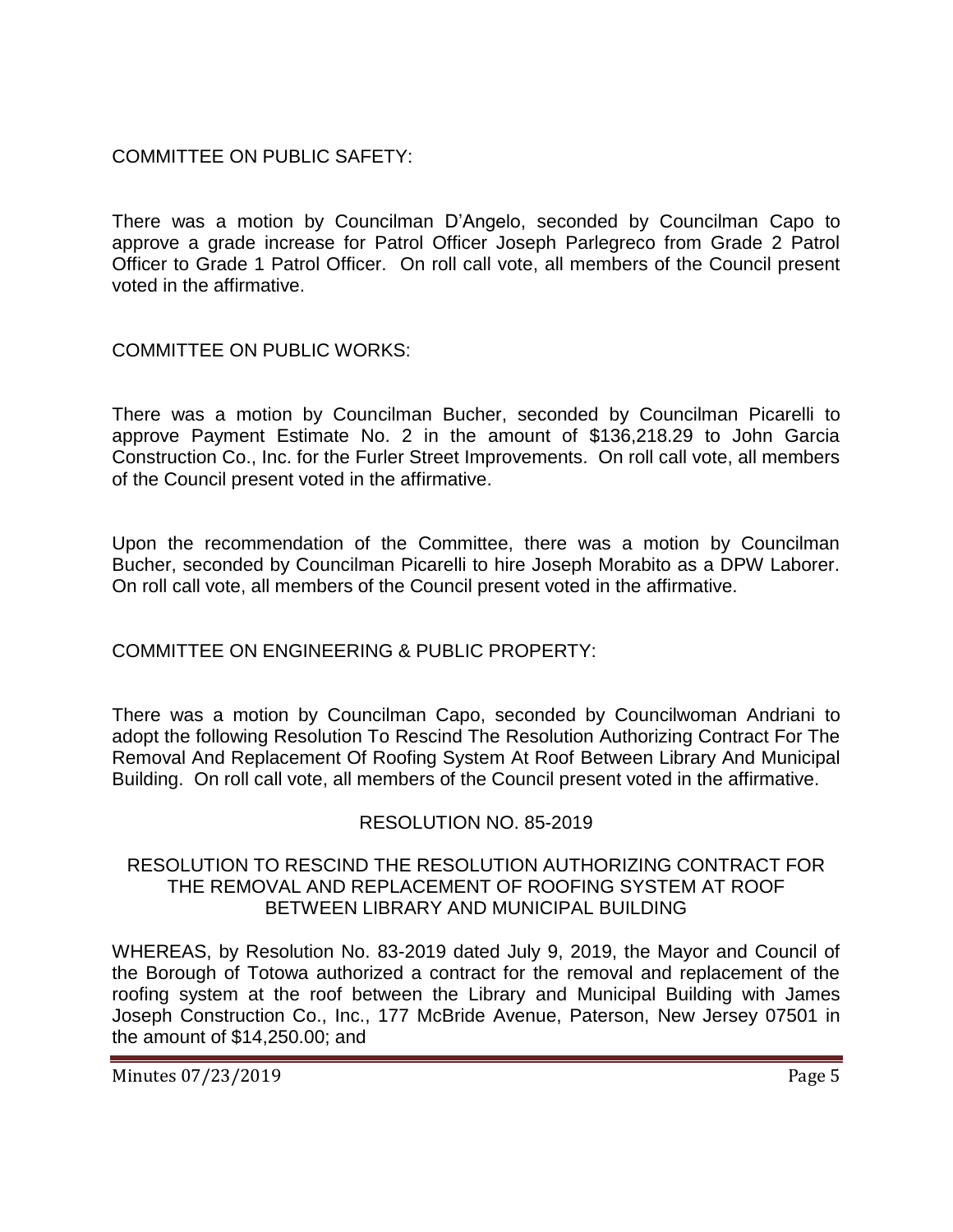WHEREAS, the Borough of Totowa Department of Public Works ("DPW") Superintendent subsequently advised that some of the roof decking between the Library and Municipal Building would need to be removed and replaced prior to the installation of the new roofing system; and

WHEREAS, the proposal submitted by James Joseph Construction Co., Inc. did not include this additional work; and

WHEREAS, the increased cost associated with the removal and replacement of the metal roof decking may exceed the public bidding threshold; and

WHEREAS, the Mayor and Council of the Borough of Totowa have determined that there is a need for the removal and replacement of this section of roof decking prior to the removal and replacement of the roofing system at the roof between the Library and Municipal Building; and

WHEREAS, the Mayor and Council of the Borough of Totowa desire to rescind the contract awarded to James Joseph Construction Co., Inc. for the removal and replacement of the roofing system at the roof between the Library and Municipal Building for the aforementioned reasons.

NOW, THEREFORE, BE IT RESOLVED, that the Mayor and Council of the Borough of Totowa do hereby rescind the contract for the removal and replacement of the roofing system at the roof between the Library and Municipal Building from James Joseph Construction Co., Inc. in the amount of \$14,250.00.

BE IT FURTHER RESOLVED, that the Mayor and Municipal Council of the Borough of Totowa do hereby authorize the public bidding of the removal and replacement of the roof decking as well as the removal and replacement of the roofing system at the roof between the Library and Municipal Building.

There was a motion by Councilman Capo, seconded by Councilwoman Andriani to refer a Request for the Vacation of Sherwood Avenue to the Municipal Engineer for a Review and Recommendation. On roll call vote, all members of the Council present voted in the affirmative.

There was a motion by Councilman Capo, seconded by Councilwoman Andriani to adopt the following Resolution Authorizing The Borough Clerk To Set Up A Public Sale/Online Auction Of Personal Property No Longer Needed For Public Use. On roll call vote, all members of the Council present voted in the affirmative.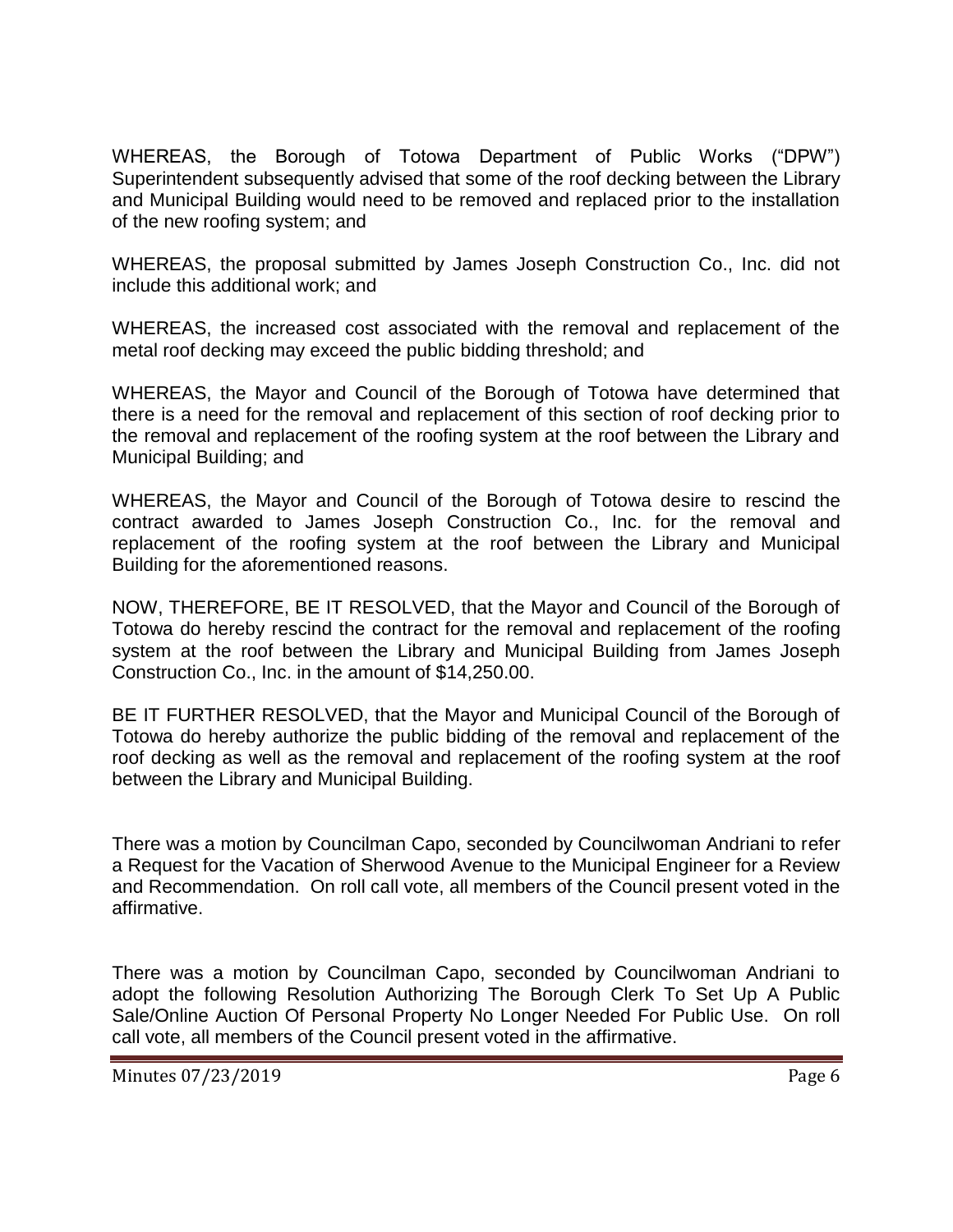# RESOLUTION NO. 86-2019

## RESOLUTION AUTHORIZING THE BOROUGH CLERK TO SET UP A PUBLIC SALE/ONLINE AUCTION OF PERSONAL PROPERTY NO LONGER NEEDED FOR PUBLIC USE

WHEREAS, N.J.S.A. 40A:11-36 provides for the Manner and Method of Sale or Other Disposition of Personal Property; and

WHEREAS, the Mayor and Council of the Borough of Totowa may by resolution authorize the sale of its personal property not needed for public use; and

WHEREAS, the Mayor and Council of the Borough of Totowa have at this time determined that there are various vehicles, equipment and other personal property of different make and model that are no longer needed for public use; and

WHEREAS, it is in the best interest of the taxpayers of the Borough of Totowa that the Mayor and Council dispose of these items at public sale/online auction to the highest bidder.

NOW, THEREFORE, BE IT RESOLVED, that the Mayor and Council of the Borough of Totowa do hereby authorize the Borough Clerk to set up a public sale/online auction for personal property no longer needed for public use.

There was a motion by Councilman Capo, seconded by Councilwoman Andriani to authorize the repair of air conditioning unit for the Council Chambers by 454 Mechanical, LLC, in the amount of \$2,975.00. On roll call vote, all members of the Council present voted in the affirmative.

COMMITTEE ON LIAISON & INSPECTION:

Upon the recommendation of the Committee, there was a motion by Councilwoman Andriani, seconded by Councilman Bucher to hire Judy Wright as an office employee for the Building Department. On roll call vote, all members of the Council present voted in the affirmative.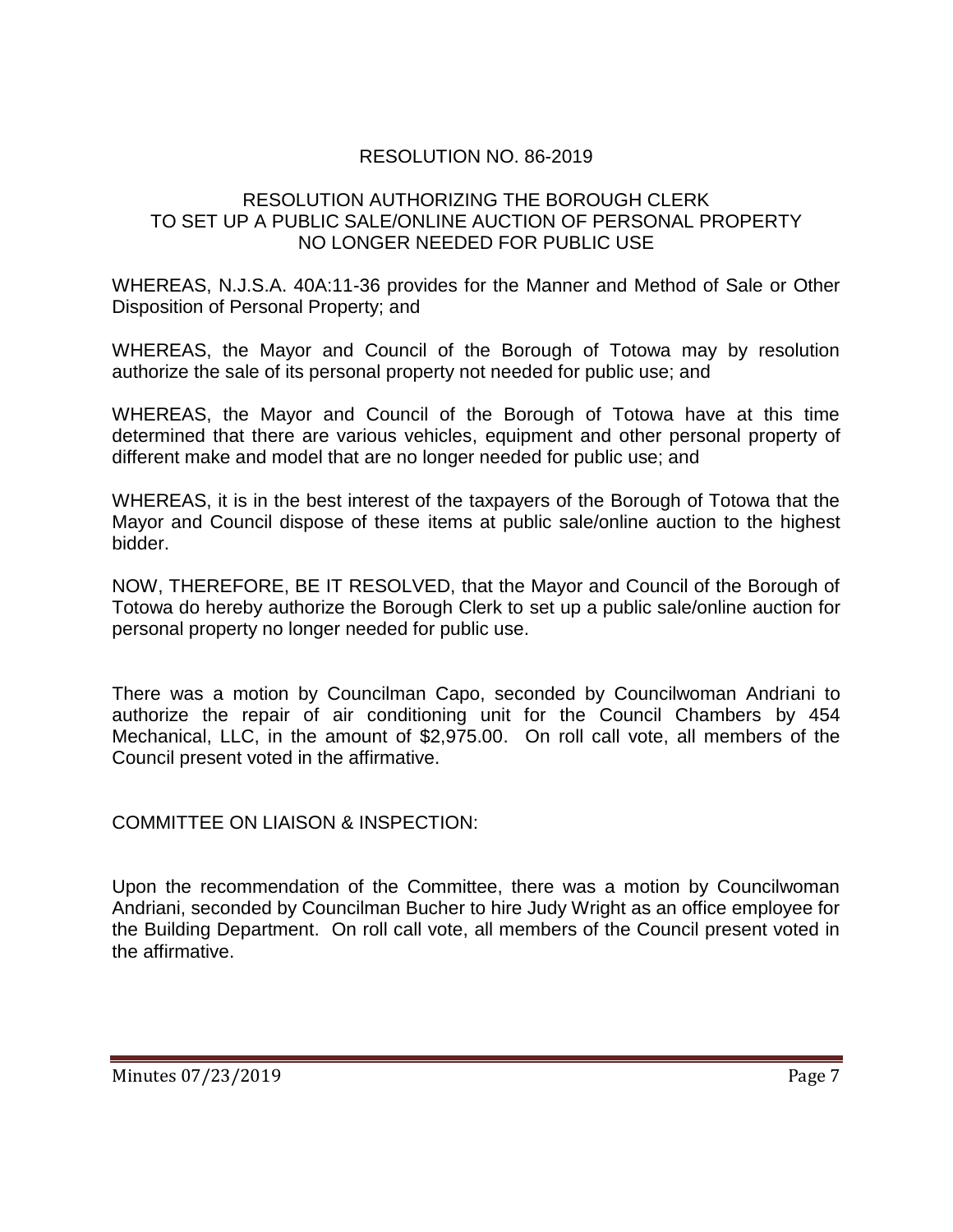## COMMITTEE ON LEGISLATION & ORDINANCES:

There was a motion by Councilman Picarelli, seconded by Councilwoman Andriani to introduce on first reading and advertise for public hearing the following entitled ordinance. On roll call vote, all members of the Council present voted in the affirmative.

#### **ORDINANCE NO. 12-2019**

#### **AN ORDINANCE OF THE BOROUGH OF TOTOWA AUTHORIZING THE PRIVATE SALE OF MUNICIPAL OWNED PROPERTY LOCATED AT 98 GORDON AVENUE AND FURTHER IDENTIFIED AS BLOCK 41, LOT 8 ON THE OFFICIAL TAX MAP OF THE BOROUGH OF TOTOWA, PURSUANT TO N.J.S.A. 40A:12-13(B)**

There was a motion by Councilman Picarelli, seconded by Councilwoman Andriani to adopt the following Resolution Authorizing The Renewal Of Division Of Alcoholic Beverage Control License Number 1612-33-002-005 For The 2019 – 2020 License Term. On roll call vote, all members of the Council present voted in the affirmative.

#### RESOLUTION NO. 87-2019

## RESOLUTION AUTHORIZING THE RENEWAL OF DIVISION OF ALCOHOLIC BEVERAGE CONTROL LICENSE NUMBER 1612-33-002-005 FOR THE 2019 – 2020 LICENSE TERM

WHEREAS, the liquor licenses that had been issued by the Borough of Totowa during the year 2018 – 2019 expired on June 30, 2019; and

WHEREAS, state regulations requires that all licensees must have filed their renewal applications online through POSSE ABC, have received their Alcoholic Beverage Retail Licensee Clearance Certificate and have paid their State and Municipal fees prior to renewing any liquor license; and

WHEREAS, the renewal application was not filed, the State fee was not paid and the Borough of Totowa did not receive a Tax Clearance Certificate for The 46 Lounge, LLC prior to June 25, 2019 which was the last Council Meeting before the June 30, 2019 expiration date; and

WHEREAS, The 46 Lounge, LLC, license number 1612-33-002-005 filed their Retail Renewal Application For 2019 – 2020 License Term on July 3, 2019 online through POSSE ABC and paid their State fee; and

Minutes 07/23/2019 Page 8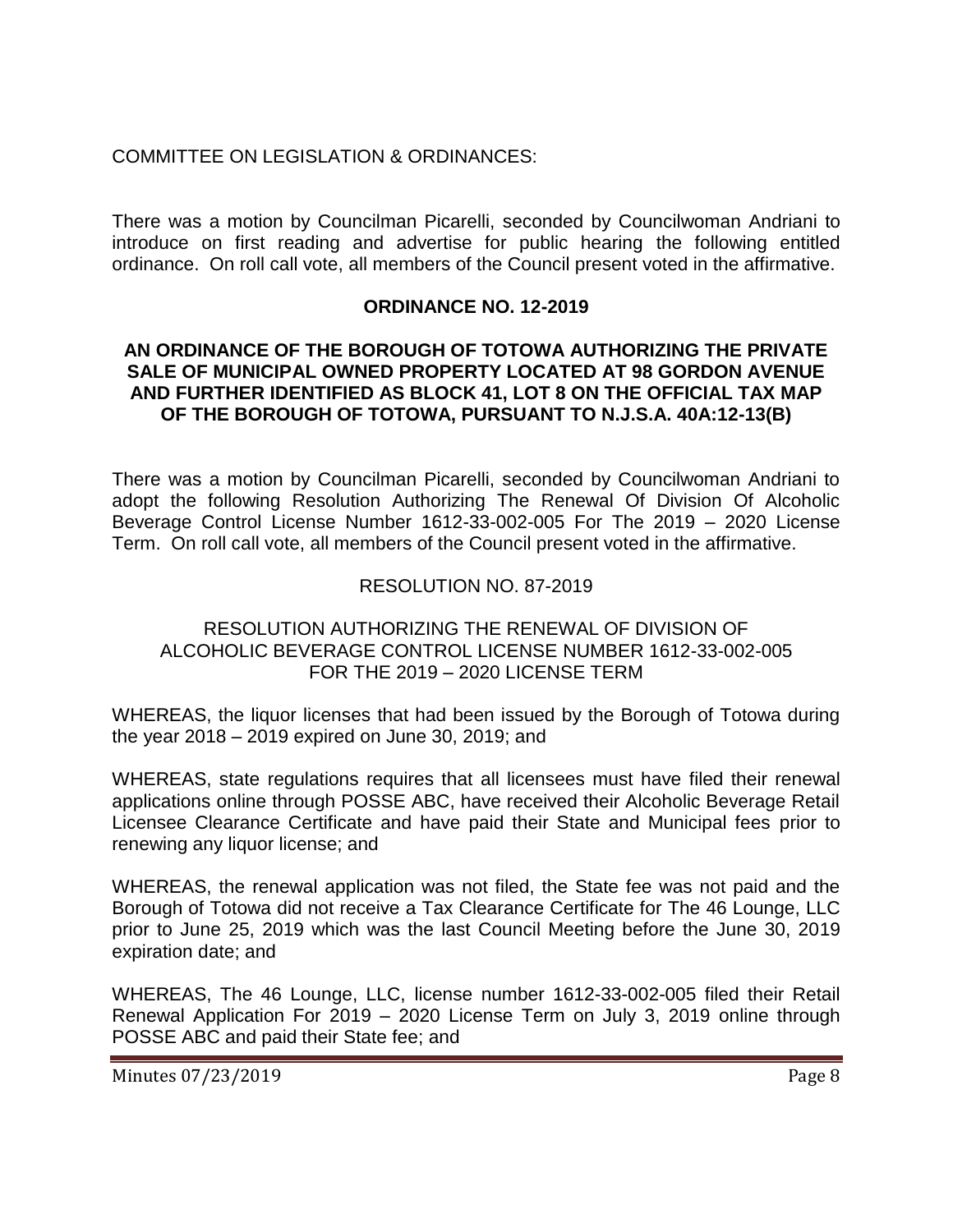WHEREAS, on July 3, 2019, The 46 Lounge, LLC filed an application and received an Ad Interim Permit to operate for an additional twenty-nine (29) days; and

WHEREAS, on July 17, 2019, the Borough of Totowa did receive a Tax Clearance Certificate for The 46 Lounge, LLC.

NOW, THEREFORE, BE IT RESOLVED, by the Mayor and Council of the Borough of Totowa that the Municipal Clerk be authorized to renew the ABC Plenary Retail Consumption License For 2019 – 2020 License Term to The 46 Lounge, LLC, license number 1612-33-002-005 and that the Municipal Clerk upload a copy of this resolution and complete the renewal process on the POSSE ABC website.

There was a motion by Councilman Picarelli, seconded by Councilwoman Andriani to adopt the following Resolution Authorizing Massage Establishment License For JGN Massage, LLC Doing Business As Elements Therapeutic Massage. On roll call vote, all members of the Council present voted in the affirmative.

## RESOLUTION NO. 88-2019

#### RESOLUTION AUTHORIZING MASSAGE ESTABLISHMENT LICENSE FOR JGN MASSAGE, LLC DOING BUSINESS AS ELEMENTS THERAPEUTIC MASSAGE

WHEREAS, JGN Massage, LLC doing business as Elements Therapeutic Massage ("Elements Therapeutic Massage") has approval to operate a massage establishment in a portion of the premises located at 650 Union Boulevard, Totowa, New Jersey; and

WHEREAS, in accordance with the requirements set forth in Chapter 250 entitled "Massage Establishments" in the Borough of Totowa Code Book, Elements Therapeutic Massage has submitted an application to the Borough of Totowa for a Massage Establishment License; and

WHEREAS, the Borough of Totowa Police Department has conducted a thorough investigation of the applicant in accordance with Section 250-6 of the Borough of Totowa Code Book; and

WHEREAS, the Borough of Totowa Police Chief has cleared the license for approval pursuant to his Memorandum dated July 17, 2019; and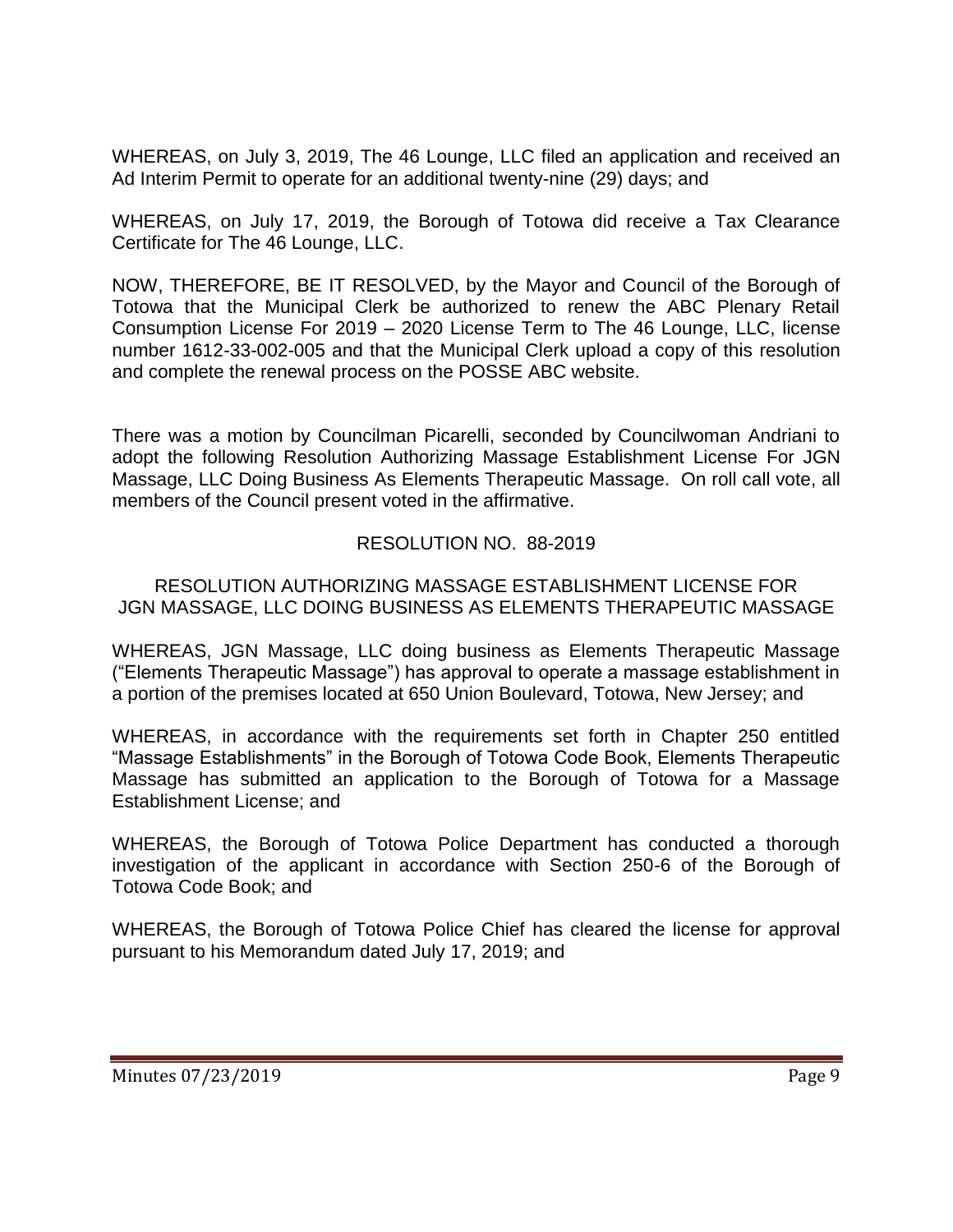WHEREAS, after reviewing the application and report issued by the Borough of Totowa Police Department, the Mayor and Council of the Borough of Totowa have determined that the Elements Therapeutic Massage has complied with all the requirements for a Massage Establishment License in the Borough of Totowa.

NOW, THEREFORE, BE IT RESOLVED, that the Mayor and Council of the Borough of Totowa do hereby approve the Massage Establishment License application for JGN Massage, LLC doing business as Elements Therapeutic Massage and authorize the Borough of Totowa Municipal Clerk to issue a Massage Establishment License effective July 23, 2019 through June 30, 2020.

BE IT FURTHER RESOLVED, that Elements Therapeutic Massage is required to continue to comply with all applicable laws, ordinances, rules and regulations and said license must be renewed annually on or before July 1<sup>st</sup> each year.

There was a motion by Councilman Picarelli, seconded by Councilwoman Andriani to adopt the following Resolution Authorizing Massage Therapist Licenses for JGN Massage, LLC Doing Business As Elements Therapeutic Massage. On roll call vote, all members of the Council present voted in the affirmative.

# RESOLUTION NO. 89-2019

# RESOLUTION AUTHORIZING MASSAGE THERAPIST LICENSES FOR JGN MASSAGE, LLC DOING BUSINESS AS ELEMENTS THERAPEUTIC MASSAGE

WHEREAS, JGN Massage, LLC doing business as Elements Therapeutic Massage ("Elements Therapeutic Massage") has approval to operate a massage establishment in a portion of the premises located at 650 Union Boulevard, Totowa, New Jersey; and

WHEREAS, the requirements set forth in Chapter 250 entitled "Massage Establishments" in the Borough of Totowa Code Book include obtaining a Massage Establishment License for the business and Massage Therapist Licenses for employees to be issued by the Borough of Totowa Municipal Clerk; and

WHEREAS, by Resolution No. 88-2019 dated July 23, 2019, the Mayor and Council of the Borough of Totowa authorized the issuance of a Massage Establishment License application for Elements Therapeutic Massage effective July 23, 2019 through June 30, 2020; and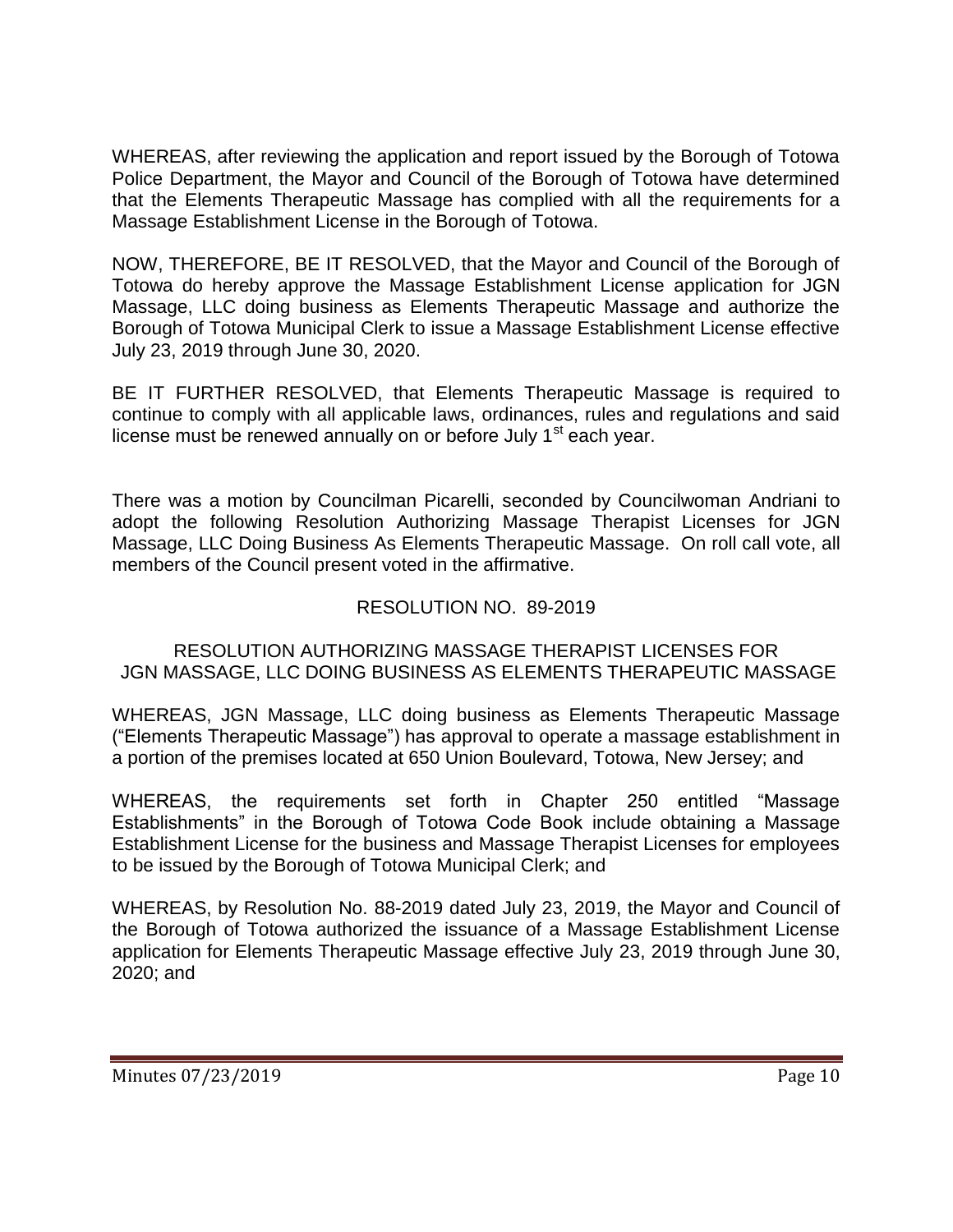WHEREAS, the following individuals have submitted applications for a Massage Therapist License as employees of Elements Therapeutic Massage, 650 Union Boulevard, Totowa, New Jersey:

- 1. Donna Garrity, 3 Ridge Road, Wharton, New Jersey 07885
- 2. Judith Bevilacqua, 268 Robertson Way, Lincoln Park, New Jersey 07035
- 3. Sabrina Emmolo, 31 Sindle Avenue, Little Falls, New Jersey 07424
- 4. Haneefah Colon, 280 Stanley Place, Hackensack, New Jersey 07601
- 5. Ashley Cupolo, 63 Augustus Street, Bloomfield, New Jersey 07003
- 6. Ingrid DeJesus, 1010 E. 25<sup>th</sup> Street, Paterson, New Jersey 07513
- 7. Souzan Rammaha, 7016 Columbia Avenue, North Bergen, New Jersey 07047
- 8. Jessica Gundlach, 37 Meriline Avenue, Woodland Park, New Jersey 07424
- 9. Robert Simmons, 326 Park Avenue, Newark, New Jersey 07107
- 10. Michelle Russell, 12 John Street, Lincoln Park, New Jersey 07035
- 11. Joel Berke, 873 Alexandria Court, Ramsey, New Jersey 07446
- 12. Karen Gutierrez, 350 Baldwin Avenue, Parsippany, New Jersey 07054
- 13. Patty Nasello, 343 Park Avenue B3, Nutley, New Jersey 07110
- 14. Tiffany Pena, 110 Hammond Avenue, Apt. 2, Passaic, New Jersey 07055

WHEREAS, the above named employees of Elements Therapeutic Massage have each submitted proof of their respective clinical training in compliance with Section 250-7 of the Borough of Totowa Code Book; and

WHEREAS, the Borough of Totowa Police Department has conducted a thorough investigation of the applicants in accordance with Section 250-6 of the Borough of Totowa Code Book; and

WHEREAS, the Borough of Totowa Police Chief has cleared the licenses for approval pursuant to his Memorandum dated July 17, 2019; and

WHEREAS, after reviewing the application and report issued by the Borough of Totowa Police Department, the Mayor and Council of the Borough of Totowa have determined that the aforementioned applicants have complied with all the requirements for a Massage Therapist License in the Borough of Totowa.